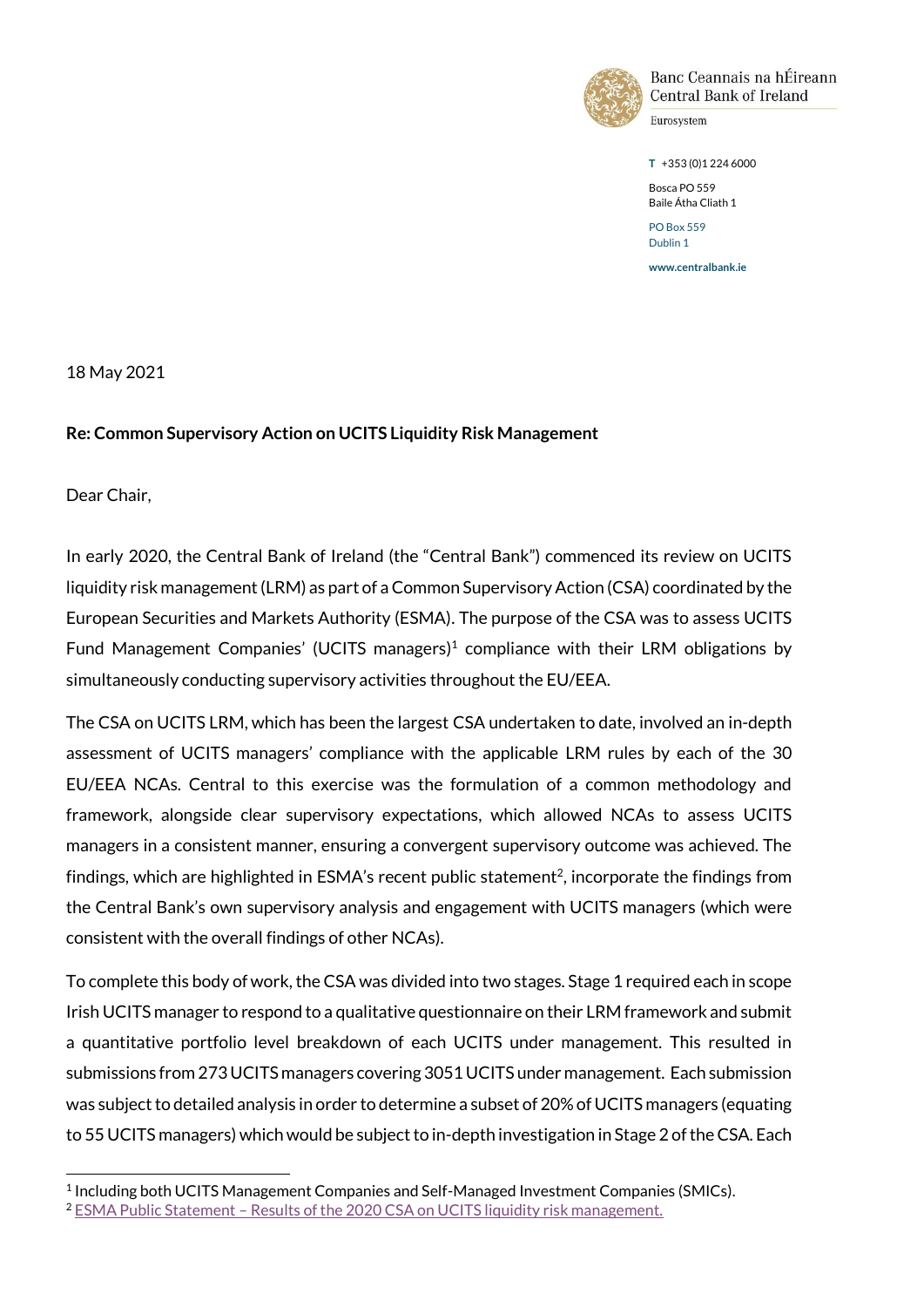

of these 55 UCITS managers were required to submit a quantitative security level breakdown of each UCITS under management and were subject to further supervisory engagement including desk-based reviews of procedures and processes and virtual inspections. A report detailing the Central Bank's findings was submitted to ESMA by year end 2020.

ESMA's public statement details a number of adverse supervisory findings and highlights the importance of market participants critically reviewing their LRM frameworks to ensure that none of the adverse supervisory findings are found in their LRM frameworks. The public statement also states that market participants should ensure compliance with all relevant UCITS regulatory requirements and associated EU and national guidance. Further, it notes that follow up actions will be undertaken by NCAs to ensure that regulatory breaches as well as other shortcomings or weaknesses identified are remedied. In the case of the Central Bank, supervisory engagement has commenced with UCITS managers where specific concerns were identified. This engagement has resulted in the Central Bank issuing 35 Risk Mitigation Programmes to date. In addition, findings from the CSA will inform policy development at both a national and European level.

In addition to its engagement with individual firms where findings were noted, the Central Bank is issuing this letter to all Irish authorised UCITS managers to require them to carry out a review of their activities in light of the findings of the CSA. We have also elaborated below on some of the findings from the CSA where we wish to highlight areas for attention by UCITS managers authorised in Ireland. As such this letter is to be read in conjunction with the ESMA public statement and does not take from the importance of any aspect of that statement which might not be referred to in this letter. It should also be read in conjunction with the results of the implementation of the ESRB recommendation on liquidity risks in investment funds<sup>3</sup>, which defined five priority areas for  $\epsilon$ onsideration and the letter $^4$  issued by the Central Bank to a number of UCITS managers in the context of that exercise.

# **Action Required**

ı

In light of the seriousness of the findings of the CSA in the context of the importance of effective LRM frameworks, all Irish authorised UCITS managers are required to conduct a specific review of their practices, documentation, systems and controls by reference to the findings in the ESMA public statement and this letter. This review must be documented and must include details of

<sup>&</sup>lt;sup>3</sup> [Report on ESRB recommendations on liquidity risks.](https://www.esma.europa.eu/sites/default/files/library/esma34-39-1119-report_on_the_esrb_recommendation_on_liquidity_risks_in_funds.pdf)

<sup>4</sup> ESRB ESMA liquidity risk project – [letter to Fund Management Companies 10 March 2021.](https://www.centralbank.ie/docs/default-source/regulation/industry-market-sectors/funds/industry-communications/esrb-esma-liquidity-risk-project---letter-to-fund-management-companies-10-march-2021.pdf?sfvrsn=8)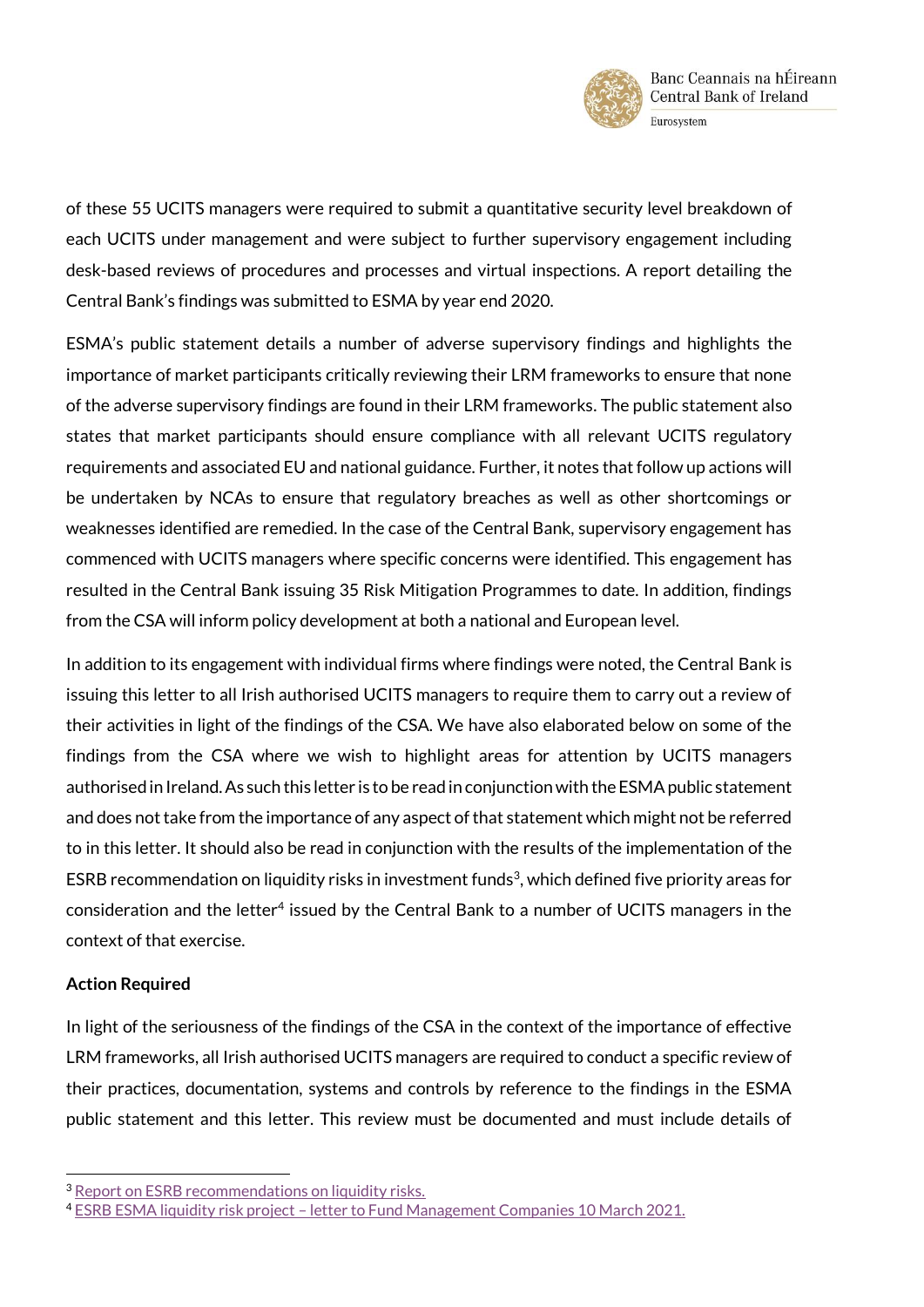

actions taken to address any of the findings in the ESMA public statement and this letter. This review should be completed and an action plan discussed and approved by the board of each UCITS manager by end of Q4 2021.

As detailed above, the review should have regard to the findings set out in the ESMA public statement and the following specific items relating to those findings<sup>5</sup> detailed in the Appendix to this letter:

- Instances of LRM frameworks that were not clearly defined, adaptable and/or independent
- A lack of formal documented pre-investment forecasting frameworks
- A lack of formal liquidity escalation policies
- Cases where no pre-investment forecasting performed
- Over-reliance on the presumption of ongoing liquidity
- Oversight of delegates below expectations
- Shortcomings in the role of the designated person for fund risk management
- Cases of no liquidity reporting to the board of the UCITS manager
- Shortcomings in internal control framework

Liquidity risk management will continue to be an area of supervisory focus by the Central Bank. In circumstances of non-compliance by any firm with any regulatory requirements relevant to the matters raised in this letter, the Central Bank may, in the course of future supervisory engagement, or when exercising its supervisory and/or enforcement powers in respect of such non-compliance, have regard to the consideration given by a firm to the matters raised in the ESMA public statement and this letter.

Should you have any queries regarding the content of this letter, please contact ucitsliquidity@centralbank.ie.

Yours sincerely

Patricia Purse

**Patricia Dunne Head of Securities and Markets Supervision Division**

<sup>5</sup> Findings are presented in detail in Appendix 1.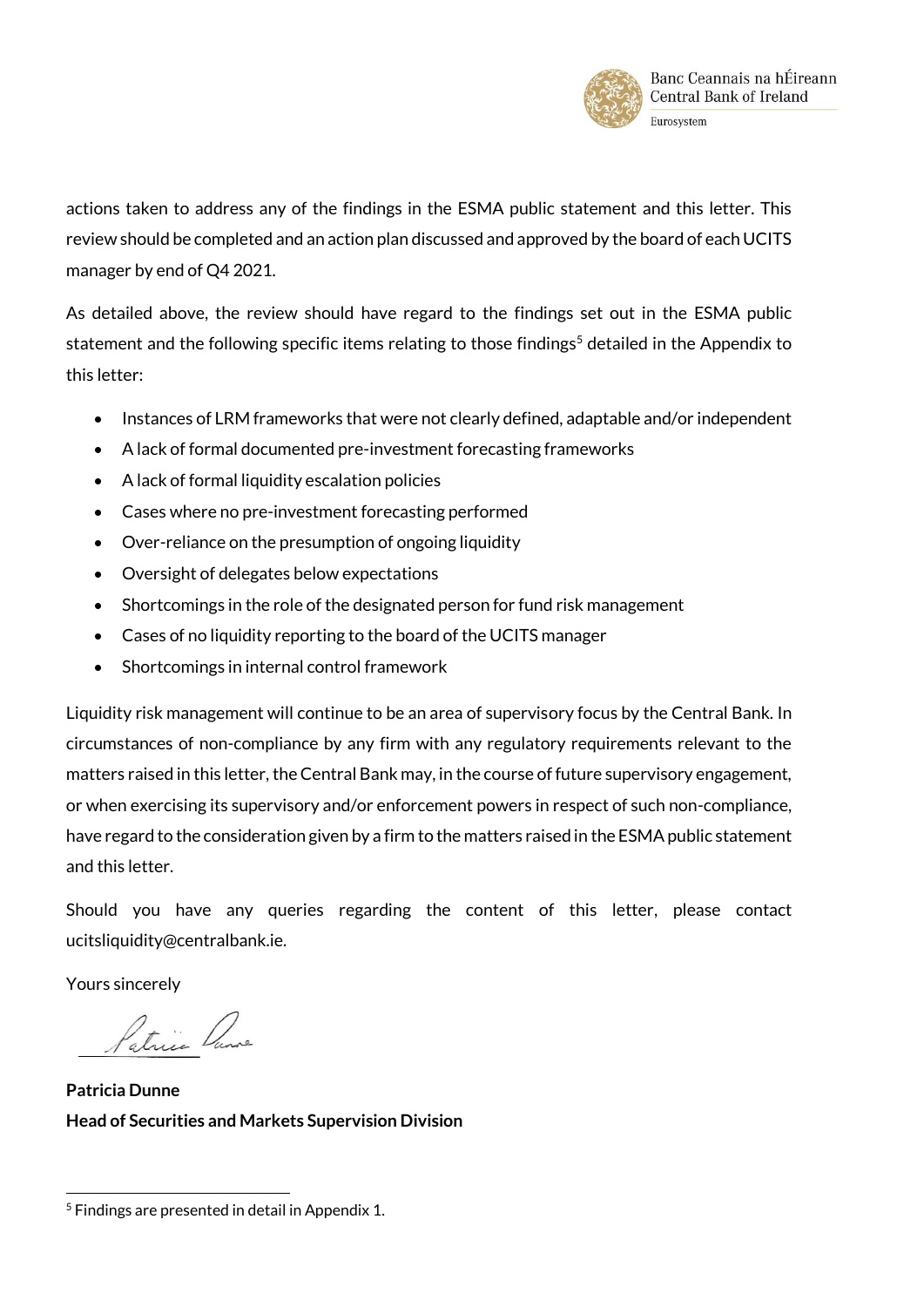

## **Appendix 1**

### *Instances of LRM frameworks that were not clearly defined, adaptable and/or independent*

The Irish UCITS Regulations<sup>6</sup> requires UCITS managers to establish, implement and maintain an adequate and documented risk management policy which identifies the risks the UCITS they manage are or might be exposed to<sup>7</sup>. The Central Bank identified instances whereby UCITS managers were not able to provide a single cohesive documented LRM framework. Instead, an assortment of procedures and processes that referenced liquidity risk were submitted, which when combined, was stated by the UCITS manager to constitute their LRM framework. The Central Bank expects UCITS managers to employ a cohesive, comprehensive, practical, live documented LRM framework that accounts for all known dynamics relating to liquidity risk. LRM frameworks should be forward looking, adaptable and independent of unrelated external influence.

The Central Bank also requires that UCITS managers consider how LRM frameworks and fund structures should be adapted to take into account the experience and lessons learned from the market and redemption activity in 2020. This includes considering the profile of the investor base to better understand any potential risks associated with redemption patterns, particularly in stressed market conditions. The Central Bank identified UCITS managers who were not performing sufficient detailed analysis of their investor base. UCITS managers must make efforts to understand their investor base in order to fully comprehend and manage liquidity risk and employ the correct liquidity strategy. As demonstrated by the market volatility of 2020, liquidity can deteriorate quickly, and redemption requests are the most obvious and important source of liquidity risk facing UCITS.

Under Irish UCITS Regulations a UCITS is required to redeem or repurchase units/shares at the request of investors<sup>8</sup> and UCITS managers shall ensure that for each UCITS they manage the liquidity profile of the investments of the UCITS is appropriate to the redemption policy laid down in the fund rules or the instruments of incorporation or the prospectus $\textdegree$ . The Central Bank observed that certain fund platforms and distributors have specific requirements in respect of dealing and settlement periods and the potential for this or other commercial matters to influence decision

<sup>6</sup> S.I. No. 352/2011 - [European Communities \(Undertakings for Collective Investment in Transferable](http://www.irishstatutebook.ie/eli/2011/si/352/made/en/print)  [Securities\) Regulations 2011 \(Irish UCITS Regulations\)](http://www.irishstatutebook.ie/eli/2011/si/352/made/en/print)

<sup>&</sup>lt;sup>7</sup> Schedule 9 of the Irish UCITS Regulations

<sup>8</sup> Regulation 104 of the Irish UCITS Regulations

<sup>9</sup> Paragraph 10 of Schedule 9 of the Irish UCITS Regulations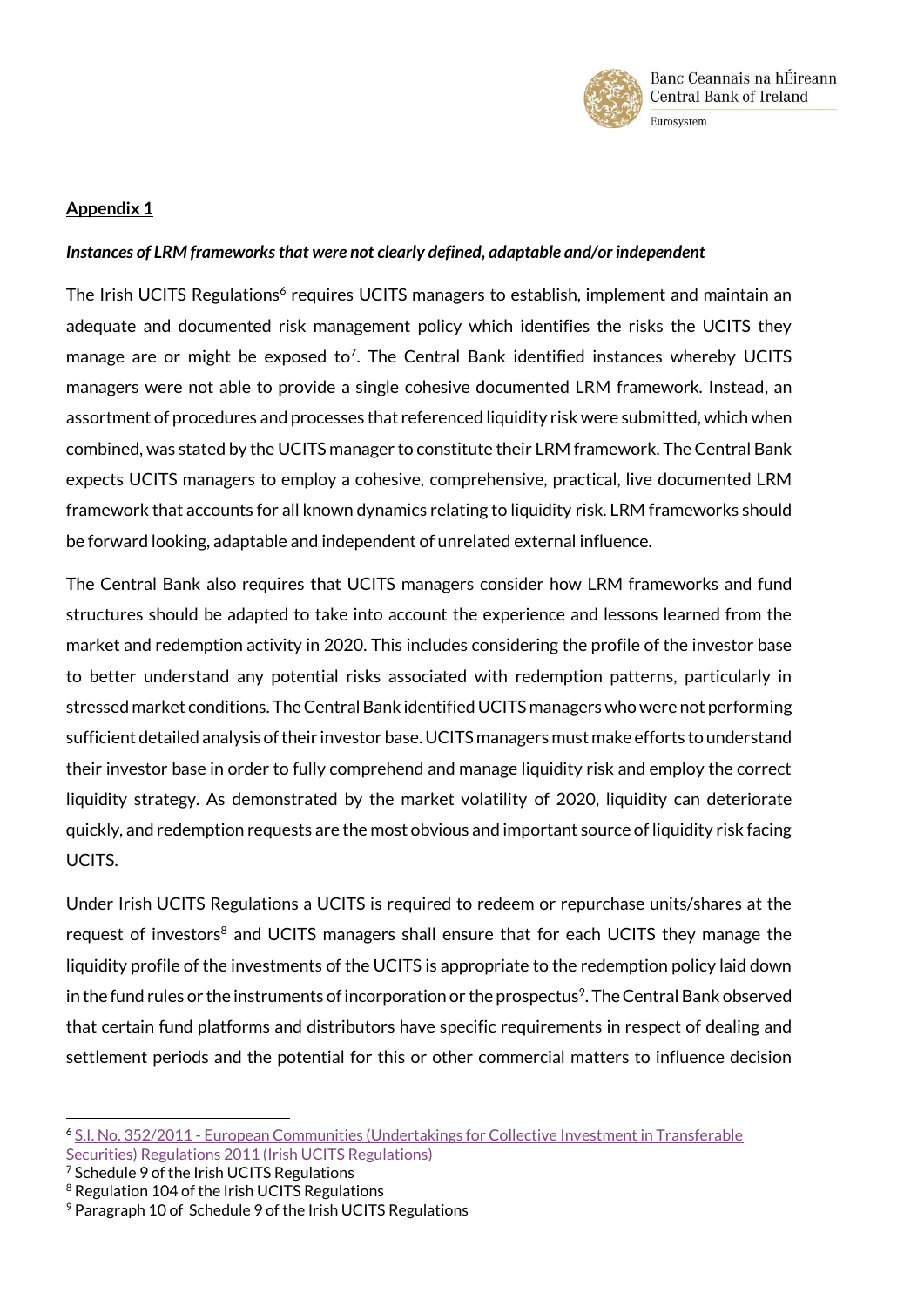

making with regard to UCITS managers' LRM frameworks. UCITS managers are reminded that they must ensure that their LRM frameworks are not unduly influenced by external commercial matters, but are instead driven by, inter alia, the liquidity profile of the UCITS and profile of its investors.

### *A lack of formal documented pre-investment forecasting frameworks*

The Central Bank identified instances of pre-investment forecasting being carried out in an ad-hoc and subjective manner without a clearly defined or documented methodology overseeing how it is being performed. In accordance with the Irish UCITS Regulations, UCITS managers must establish, implement and maintain an adequate and documented risk management policy which identifies the risks the UCITS they manage are or might be exposed to $^{10}$ . A documented framework that sets out the expectations and required actions in respect of pre-investment forecasting forms an important part of the overall risk management policy with respect to LRM. Therefore UCITS managers are required to ensure that this framework is incorporated into their risk management policies and procedures and that it meets the standards for risk management policies set out in the Irish UCITS Regulations.

# *A lack of formal liquidity escalation policies*

The Central Bank identified a number of UCITS managers who did not have clearly defined and documented escalation procedures in respect of liquidity risk. In these cases, specific liquidity escalation thresholds and/or alerts to the board of directors of the UCITS manager were not stipulated at all or where they were stipulated, this was not done in sufficiently clear terms to be operational in practice. This inherent lack of a formalised criteria which triggers the escalation process, increases the risk that items will not be escalated through the appropriate channels and will not be properly managed and mitigated. UCITS managers must have a formal process in place with quantitative measures supported by qualitative judgements and clear responsibilities for the identification and escalation of liquidity issues and/or concerns to the board. In accordance with the Central Bank's Fund Management Companies Guidance<sup>11</sup> ("the FMC Guidance"), designated persons are required to propose and agree with the board of directors of UCITS managers, appropriate thresholds and key performance indicators which trigger immediate escalation from delegates and designated persons to the board $^{12}$ .

<sup>&</sup>lt;sup>10</sup> Paragraph 1(a) of Schedule 9 of the Irish UCITS Regulations

<sup>11</sup> [Fund Management Companies](https://www.centralbank.ie/docs/default-source/regulation/industry-market-sectors/funds/ucits/guidance/fund-mancos-guidance.pdf?sfvrsn=4) – Guidance December 2016

<sup>&</sup>lt;sup>12</sup> Part IV, paragraph 21 'Escalation to the Board' of the FMC Guidance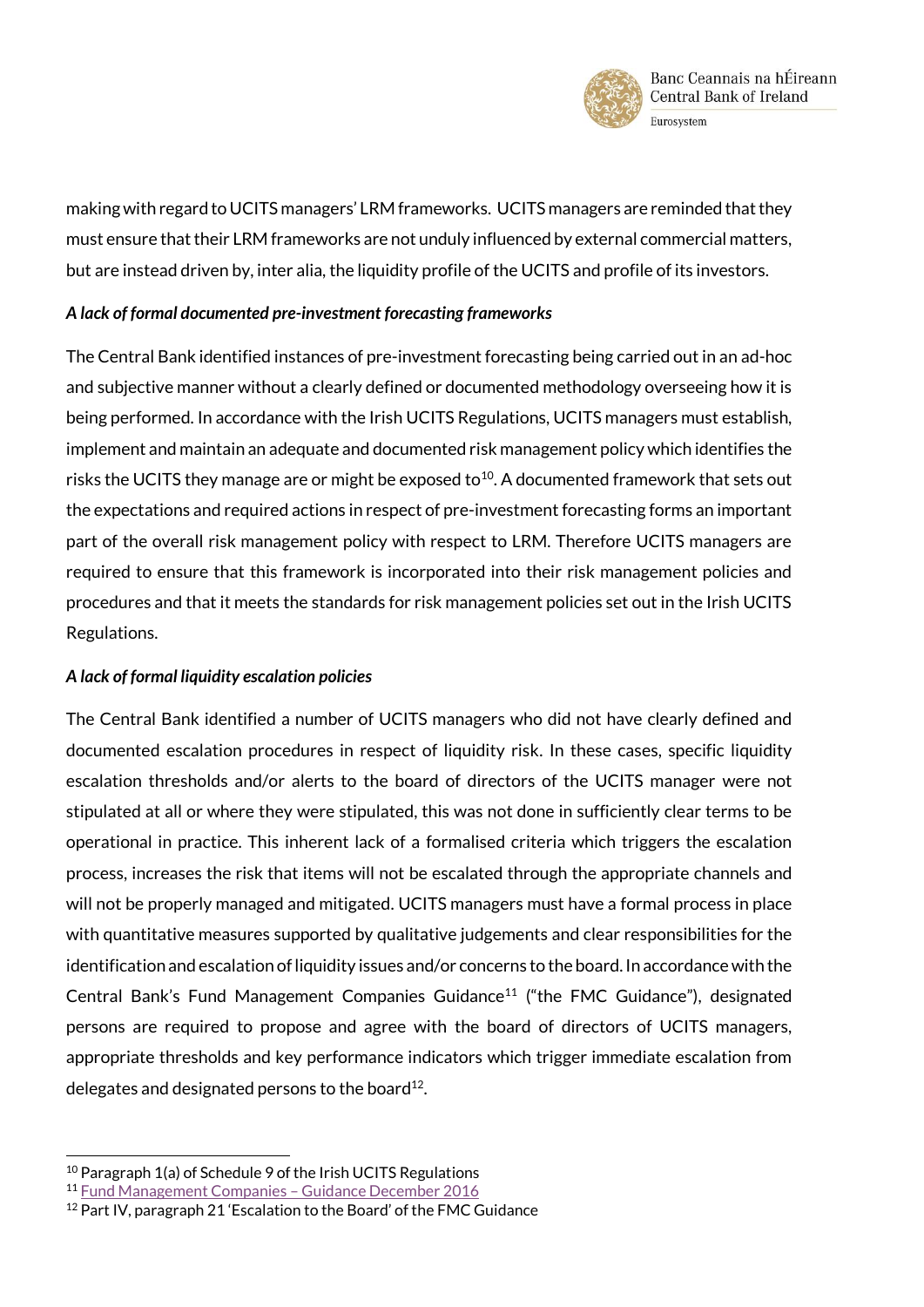

#### *Cases where no pre-investment forecasting performed*

The Central Bank identified a number of cases where UCITS managers did not perform preinvestment forecasting, and instead relied on the presumption of liquidity for each investment. This is particularly concerning with respect to investments in financial instruments which are not admitted to or dealt on a regulated market. In accordance with the Irish UCITS Regulations, UCITS managers are required, where it is appropriate, to formulate forecasts and perform analyses concerning their individual investment's contribution to the UCITS portfolio composition, liquidity and risk and reward profile before carrying out the investment $^{13}$ . Further, the Central Bank UCITS Regulations<sup>14</sup> set out granular provisions in relation to the assessment of liquidity risk when investing in any transferable security and also require that the liquidity and negotiability of transferable securities not admitted to or dealt on a regulated market are assessed and documented<sup>15</sup>. In particular, given the nature of securities which are not admitted to trading on a regulated market and their heightened liquidity risk, failure to perform pre-investment forecasting for such investments is not fully compliant with the relevant regulations.

### *Over-reliance on the presumption of ongoing liquidity*

During the course of the CSA, the Central Bank identified cases where UCITS managers placed an over-reliance on historical performance as testament to the soundness of their LRM frameworks, instead of increasing preparedness for future liquidity events. In such instances managers relied heavily on the presumption that liquidity should not be an issue in the future where there had not been individual liquidity issues observed in the past.

This presumption of liquidity is especially concerning when considering the events of 2020 and the impact the extraordinary government and central bank supports had in mitigating the 2020 period of market stress. In the absence of not adequately factoring in periods of future market stress, UCITS may remain vulnerable during such scenarios where central bank and government support is not available swiftly, to the same extent or not at all.

UCITS managers are required under the Irish UCITS Regulations<sup>16</sup> to conduct stress testing and scenario analysis, where appropriate. Moreover, the ESMA Guidelines on liquidity stress testing in

 $13$  Paragraph 8(1) of Schedule 5 of the Irish UCITS Regulations

<sup>14</sup> S.I. No. 230/2019 - Central [Bank \(Supervision and Enforcement\) Act 2013 \(Section 48\(1\)\) \(Undertakings](http://www.irishstatutebook.ie/eli/2019/si/230/made/en/print?q=230http://www.irishstatutebook.ie/eli/2019/si/230/made/en/print?q=230)  [for Collective Investment in Transferable Securities\) Regulations 2019 \(Central Bank UCITS Regulations\)](http://www.irishstatutebook.ie/eli/2019/si/230/made/en/print?q=230http://www.irishstatutebook.ie/eli/2019/si/230/made/en/print?q=230) <sup>15</sup> Regulation 4(2) of the Central Bank UCITS Regulations

<sup>16</sup> Paragraph 9(2) of Schedule 9 of the Irish UCITS Regulations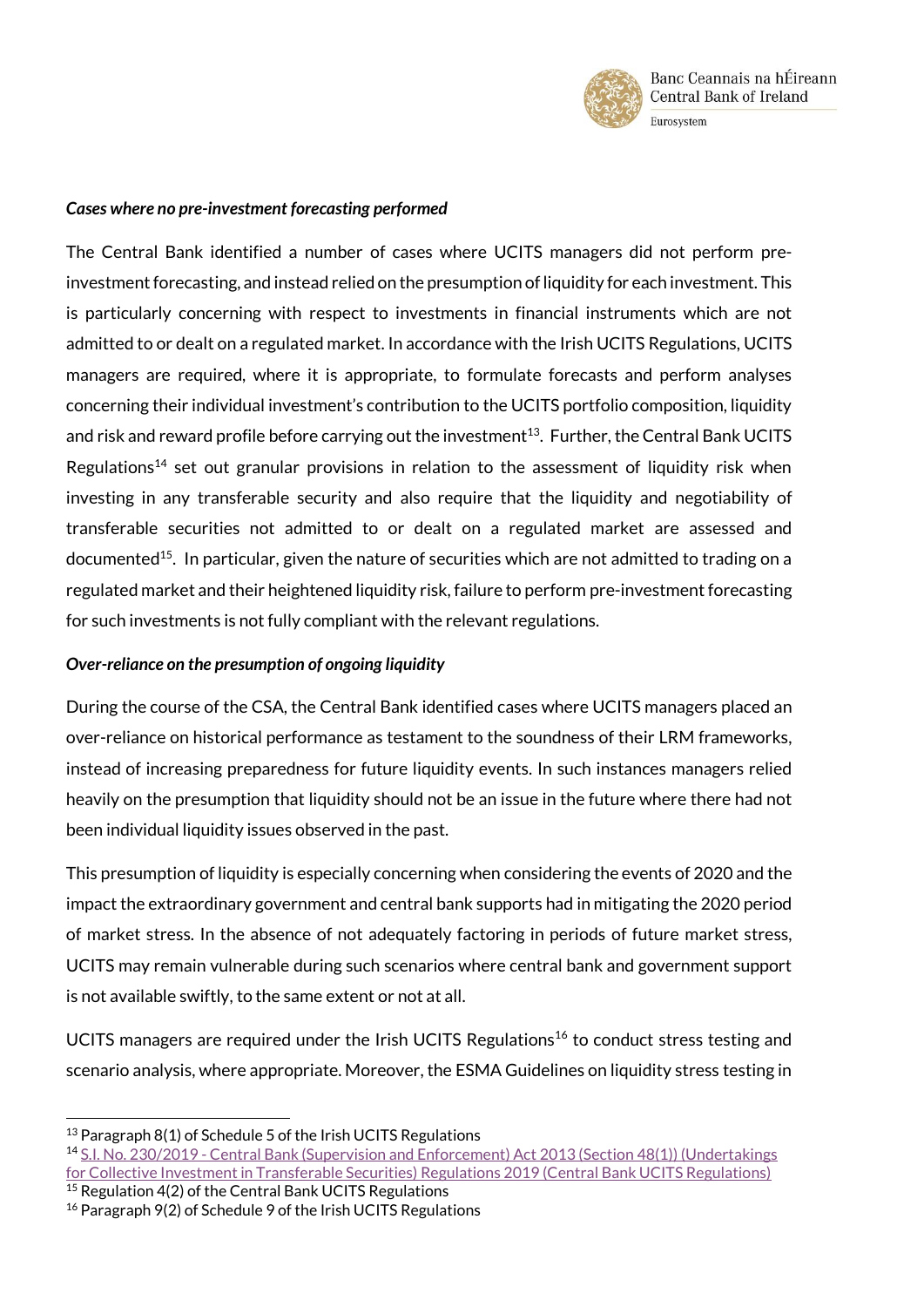

UCITS and AIFS<sup>17</sup> contain further granular guidance providing that UCITS managers conduct stress testing for future hypothetical scenarios, including exceptional liquidity events, which enable the assessment of risk under such conditions.

### *Oversight of delegates below expectations*

The Central Bank identified a number of cases where there was a lack of effective engagement with delegated investment managers. This was found through both a lack of evidence of liquidity reporting from delegates to UCITS managers and also, a lack of evidence of UCITS managers challenging their delegate investment managers in relation to LRM. The Central Bank expects that UCITS managers have regular engagement with delegate investment managers through receipt of ongoing liquidity reporting and evidence of regular challenge and interaction with them. As prescribed by the FMC Guidance, it is necessary that the board of the UCITS manager exercise skill, care and diligence in its continuing oversight of delegates through the review of reporting from appropriately authorised personnel of the delegate<sup>18</sup>.

## *Shortcomings in the role of the designated person for fund risk management*

The Central Bank identified UCITS managers whose designated persons' oversight and input into the relevant LRM frameworks was not at the expected standard. While it was evidenced that these designated persons were in receipt of regular liquidity reporting, there was no evidence provided of constructive challenge, analysis or commentary by the designated person on the reporting received. This ultimately impacts on the quality of the liquidity reporting provided to the board of the UCITS manager. As outlined in the FMC Guidance, designated persons are required to approach information received from delegates with healthy scepticism. They should not necessarily accept such information at face value and should interrogate information received. Designated persons should constructively challenge delegates and should follow up on issues raised to ensure that they are concluded satisfactorily $^{19}$ .

# *No liquidity reporting to the board of the UCITS manager*

The Central Bank identified a number of UCITS managers whose board of directors did not receive liquidity reporting. UCITS managers are required (through the implementation of their risk management policy) to identify the risks to which their UCITS may be exposed and how those risks

<sup>17</sup> [ESMA Guidelines on liquidity stress testing in UCITS and AIFs](https://www.esma.europa.eu/sites/default/files/library/esma34-39-897_guidelines_on_liquidity_stress_testing_in_ucits_and_aifs_en.pdf)

<sup>18</sup> Part I, paragraph 21 'Delegated tasks' of the FMC Guidance

 $19$  Part IV, paragraph 42 'Approach to information received from delegates' of the FMC Guidance